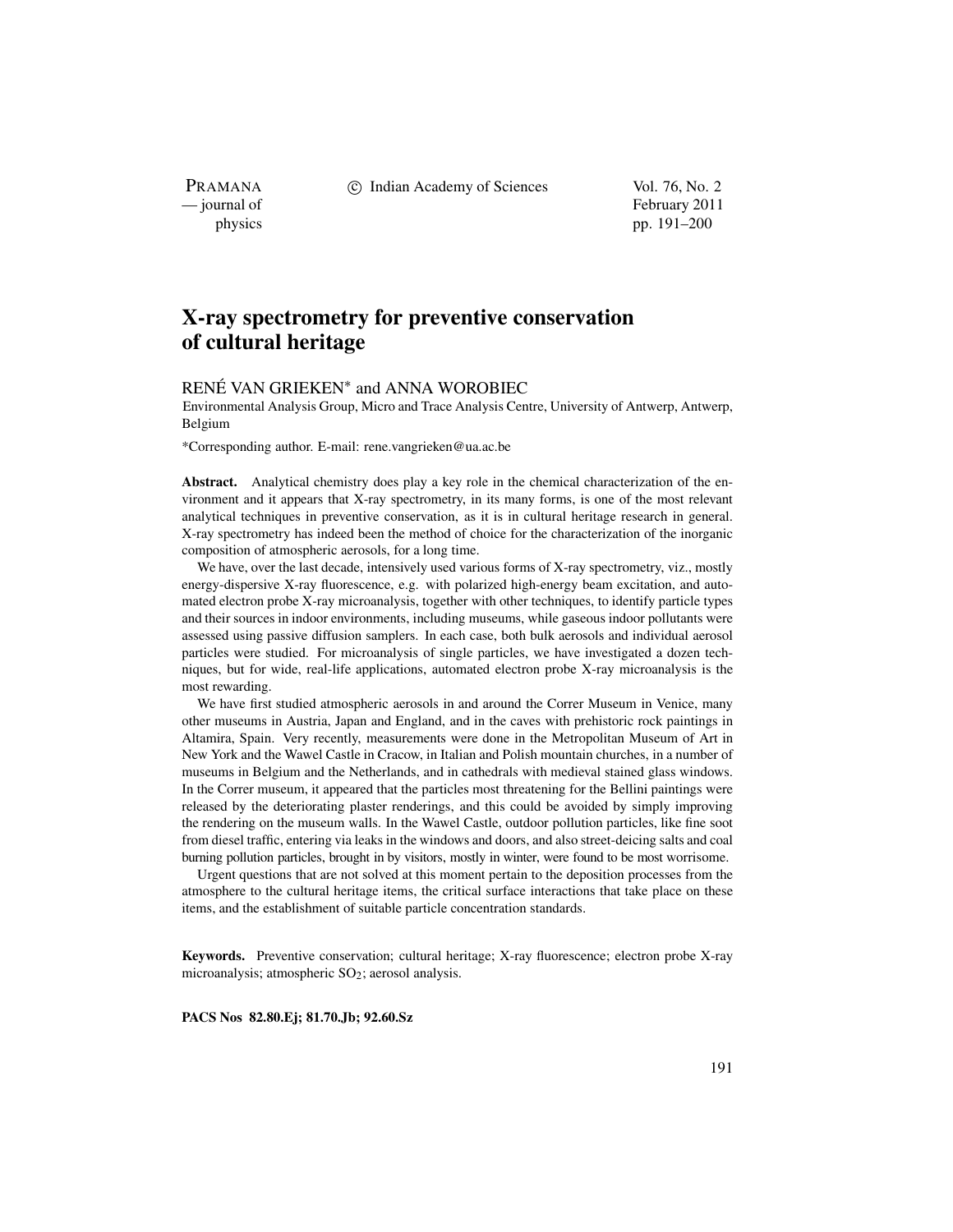# **1. Introduction**

Preventive conservation implies, e.g., the characterization of the atmospheric environment around monuments or cultural heritage items, with the intention of improving these conditions and contributing to the preservation of cultural heritage items. Earlier, much interest was on  $SO_2$  and its effect on buildings, but the focus has now been shifted to the indoor environment and to atmospheric particles in, e.g. museums. This paper will, in this context, discuss the following topics: (1) Why is chemical analysis needed for cultural heritage (CH) studies?, (2) Is X-ray spectrometry (XRS) important for CH studies?, (3) What is 'preventive conservation'?, (4) Examples of aerosol analysis in the context of preventive conservation. Chemical analysis is highly important in CH studies to answer questions about (a) the techniques and materials that have been used by the artist, (b) the provenance of the materials used and the possible forgery of a work of art and (c) the compatibility of the materials intended to be used for restorations.

XRS techniques are the method of choice in this field, mainly because of their nondestructive nature. In TECHNART2009, the International Conference on Analysis Techniques in Art and Cultural Heritage, that took place in Athens, Greece, 27–30 April 2009, 155 analysis-oriented contributions were presented as lectures or posters. More than 115 of these used X-ray techniques, namely, energy-dispersive X-ray fluorescence (EDXRF), including portable and micro-XRF (60); electron probe X-ray microanalysis (EPXMA or SEM*/*EDX) (25), X-ray diffraction (XRD) (14), particle-induced X-ray emission (PIXE) (10); X-ray tomography (3) and X-radiography (2). All other analysis techniques were used in, all together, 113 of the contributions, namely, diverse optical techniques (35); infrared spectrometry (26); Raman spectrometry (15); gas chromatography coupled to mass spectrometry (10); nuclear magnetic resonance (6); laser-induced breakdown spectrometry (6); high-pressure liquid chromatography (3); (laser-ablation) inductively coupled mass spectromety (3); neutron diffraction (3); neutron imaging (2); neutron activation analysis (2) and gamma activation analysis (2). This is just one example, but the literature abounds with X-ray application cases. For instance, at the Denver X-ray Analysis Conference (2–6 August 2010), during two days of tutorial workshops, two half days were devoted to X-rays for CH research, and during the remaining sessions, another two half days were devoted to this topic. All these illustrate the relevance of XRS in this field. There are certainly thousands of published applications of XRS in this field (and recently there is an increased interest in portable XRS); many of these publications are, however, in the 'grey' literature, like conference proceedings, and in internal reports. The applications range from very simple, e.g. the use of radioisotopes to excite characteristic X-rays from statues to identify pigments on them, to highly sophisticated, e.g. the use of threedimensional XRF or confocal XRF to study the depth distribution of elements in paintings at the micrometer scale.

In simple words, CH conservation means maintaining a work of art in 'good condition'. In addition to intrinsic parameters (e.g. the excessive acidity in papers produced from 1850 to 1950), environmental factors such as local air pollution as well as microclimate and microbiology factors, also affect conservation, also indoors. Studying these environmental conditions (microclimate, microbiology and chemical pollution) around a work of art, with the intention to improve them and to extend the lifetime of a work of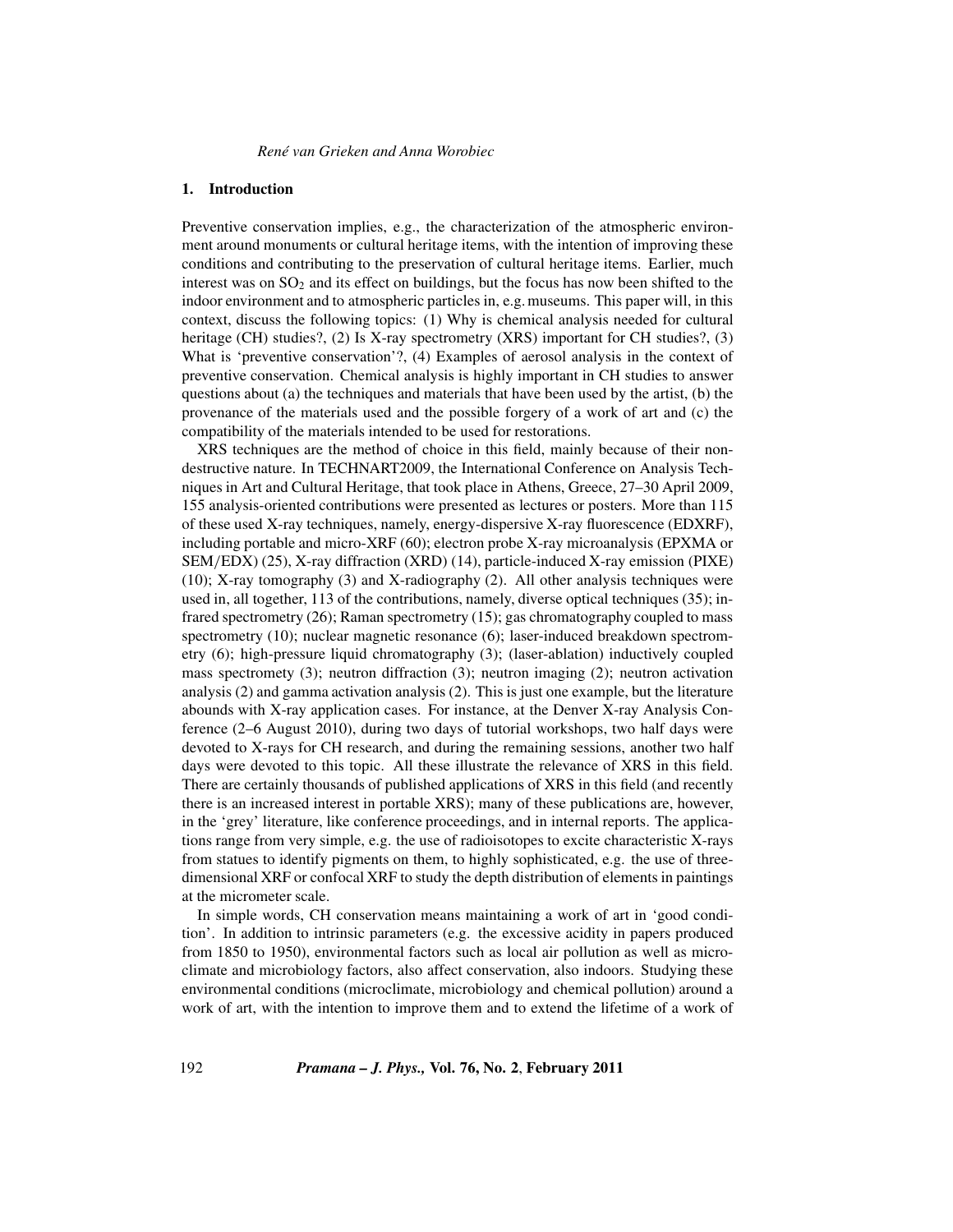art is now popular and is called (is included in) preventive conservation. In the field of conservation, the European Union in its 7th Framework Program, has considered only research projects on preventive conservation.

A more comprehensive definition of preventive conservation, by the American Institute for conservation, is the following: "The mitigation of deterioration and damage to cultural property through the formulation and implementation of policies and procedures for the following: appropriate environmental conditions; handling and maintenance procedures for storage, exhibition, packing, transport, and use; integrated pest management; emergency preparedness and response; and reformatting or duplication." It is only the first of these topics that this paper deals with. Although the possibly deleterious effects of the atmospheric environment on works of art has, of course, been known for long, the term 'preventive conservation' has become popular only in the last 20 years.

One of the early (in the 1970s) and well publicized studies on the effects of air pollution on historical buildings has been for the Taj Mahal in Agra, India. The  $SO<sub>2</sub>$  emissions were found to be responsible for the rapid deterioration of the marble of Taj Mahal. A series of initiatives have been taken then: a natural gas pipeline has been laid to supply clean fuel to industries around Agra, diesel-run three-wheelers have been replaced by CNGfuelled vehicles, and heavy investments have been made in the Mathura refinery to reduce pollution. The so-called 'Taj Trapezium Zone' (TTZ) was defined as an area of 10,400  $km<sup>2</sup>$  around the Taj Mahal to protect the monument from pollution. The Supreme Court of India delivered a ruling on 30 December 1996 regarding industries covered under the TTZ. It banned the use of coal*/*coke in industries located in the TTZ with a mandate for switching over to natural gas, or relocating them outside the TTZ or shutting down.

Many buildings and statues in Europe have also been found to be affected by  $SO_2$ . The mechanisms of this effect have, in the meantime, been studied and confirmed.  $SO<sub>2</sub>$ (from impurities in, e.g. coal) transforms the calcite  $(CaCO<sub>3</sub>)$  which is the main mineral in marble, limestone and sandstone, into gypsum  $(CaSO<sub>4</sub>·2H<sub>2</sub>O)$ . Compared to calcite, this is more soluble (i.e. it is carried away by rainwater at exposed sites) and more porous (i.e. at sites unexposed to rainwater, the gypsum will absorb more water and be more prone to frost damage in winter, and take up more soot from diesel cars, and hence it will turn black). The mechanism of the 'black crust' formation has been elucidated very well during the last two decades. Nowadays, in Europe, the effect of  $SO<sub>2</sub>$  on buildings is no longer studied in terms of chemistry and physics, because all is rather well known now, but rather in terms of esthetics, public awareness and public acceptance, i.e., chemistry and physics studies are more or less replaced now by sociology and economy concerns.

In most developed countries, the atmospheric  $SO<sub>2</sub>$  levels have been reduced significantly in the last three decades, e.g. by more than 60% in the European Union between 1980 and 2000, and they do not constitute a serious threat there any more. However, other gaseous pollutants, like  $NO<sub>x</sub>$  from traffic and the resulting ozone, have not been reduced in the meantime, and also the atmospheric concentration of particles (natural ones, like sea salt, or anthropogenic ones, like soot from traffic) has not gone down. At present, preventive conservation in the context of air pollution is mostly concerned with particulate pollution, in the indoor environment. Famous examples are the soiling effects of atmospheric particles on the splendid wall paintings of Michelangelo in the Sistene Chapel in the Vatican in Rome, and on Leonardo da Vinci's Last Supper in Milan. Also for the Taj Mahal, by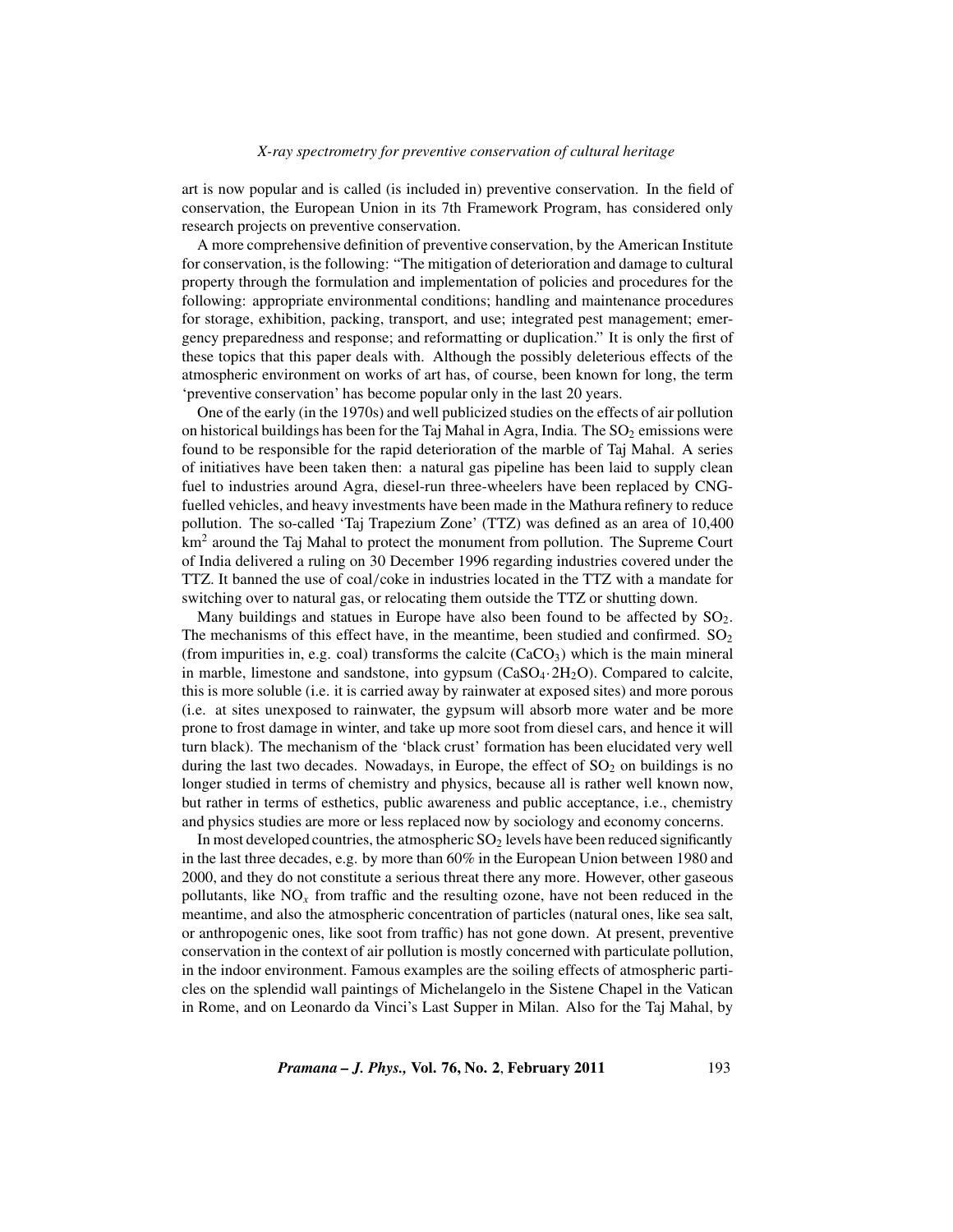the way, the  $SO_2$  and  $NO_x$  levels are now acceptable, but the dust concentrations remain very high, in the dry season.

As a matter of fact, since 1970, aerosol-loaded filters have been a very important analytical tool for XRS (XRF, but also PIXE, EPXMA) studies. This is simply because they are almost ideal targets (thin, homogeneous) and XRS does not require dissolution of (sometimes refractory) aerosols. This is in contrast with the more popular and widespread atomic absorption spectrometry and inductively-coupled plasma atomic emission spectrometry and mass spectrometry, where the filters have to be dissolved (often in HF to dissolve Si-containing particles), prior to the analysis. Not surprisingly, aerosol analysis have continuously made up around 9% of the total international literature on XRS, for the last three decades, which is more than that of the metal analysis.

# **2. Examples of aerosol analysis in the context of preventive conservation**

In this section, we describe two examples on the use of XRS for aerosols in the context of preventive conservation – an older one in the Correr Museum in Venice, which might still be relevant because of the simple way in which XRS solved a major problem, and a recent*/*preliminary one which is in fact still in progress: the Wawel Castle Museum in Cracow, Poland. These are representative examples from about 20 studies in different museums in Europe, Japan, USA, Brazil and Argentina, that we have carried out over the last 15 years.

# 2.1 *Applied analysis techniques*

First, however, let us discuss which analytical techniques have been applied in these studies. For characterizing indoor atmospheric particles and their sources, we used mostly ion chromatography for ionic analysis, gas chromatography coupled to mass spectrometry for organics, aethalometry for soot determination, gravimetry for total mass per  $m<sup>3</sup>$ , XRF for bulk (on loaded filter) elemental analysis and EPXMA for individual microparticle characterization (when you see elements gathering together in one single particle, it is usually much easier to identify the source and source process). Sampling for bulk XRF was simply done by drawing air through a teflon or Nuclepore filter; for single particle analysis by EPXMA, size-segregated sampling was performed using an impactor sampler, e.g. a Berner-type, Harvard-type or May-type impactor, onto Si or Ag substrates.

2.1.1 *X-ray fluorescence analysis.* For elemental analysis, XRF has the following advantages: It does not require any sample preparation, it permits fast analyses at low cost, simultaneous detection of a wide range of concentrations (from some ppm to several percent) with high precision is possible and it will not be affected by the chemical state of the analyte. This technique can be applied to all elements with  $Z > 12$ , in bulk, liquid or thin layer samples. On the other hand, EDXRF has some disadvantages also: low-*Z* elements often cannot be determined accurately, due to the presence of a detector window, which prevents the penetration of low-energy X-rays, and spectral interferences can occur because the energy resolution of the detector is limited.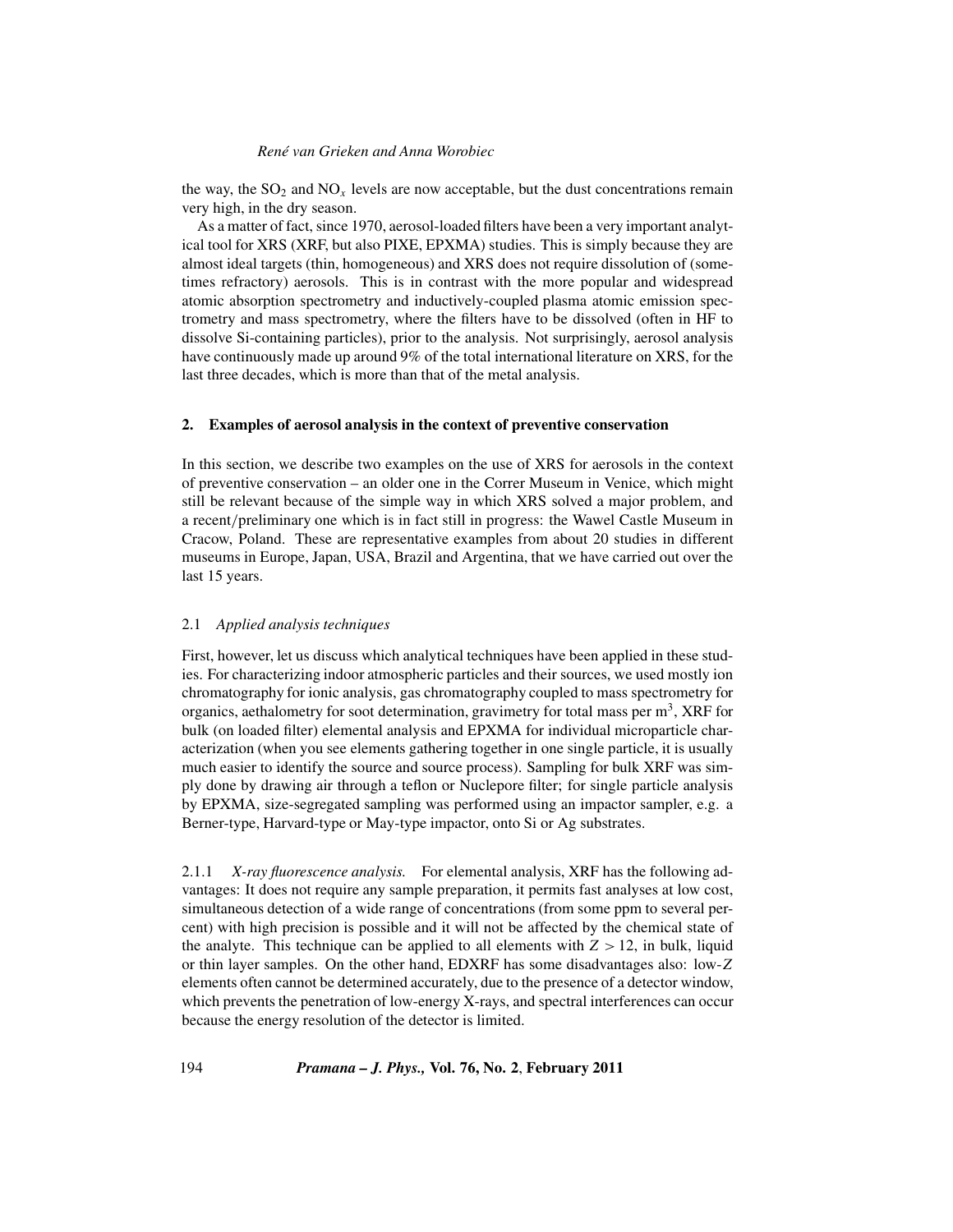The EDXRF spectrometer used recently for aerosol analyses [1] in these projects was Epsilon-5 from PANalytical (Almelo, The Netherlands). The spectrometer has a powerful X-ray tube, 3D polarizing geometry (resulting in more favourable detection limits), up to 15 secondary targets and a high-resolution HPGe-detector. Up to 26 elements (Al, Si, P, S, Cl, K, Ca, Ti, V, Cr, Mn, Fe, Ni, Cu, Zn, As, Rh, Pd, Cd, Pt, Pb, Se, Sr, Br, Sn, Sb) were analysed. MicroMatter Co. standards were used for calibration of the Epsilon-5 spectrometer. These standards are thin (Mylar) films of elements prepared by vacuum deposition resulting in a highly uniform deposit. The calibration was checked by analysing the standard CRM 2783 from NIST. In earlier studies, a more economic PANalytical MiniPal-1 and a 'now-aging' Tracor Spectrace-5000 instrument were used.

2.1.2 *Electron probe X-ray microanalysis.* The size-segregated samples were analysed by means of a JEOL 733 electron probe microanalyser equipped with a superatmospheric thin-window EDX using homemade software. This set-up allows measuring low-*Z* elements, like carbon, nitrogen and oxygen, which are required for 'rough' chemical speciation at the single particle level. Samples were collected on a Si substrate for the Berner impactor stages #3 and #4, i.e. for particles with an aerodynamic diameter between 0.25 and 1  $\mu$ m, and 100 particles were then measured manually. For Berner impactor stages  $#5-8$ , i.e. particles with aerodynamic diameters from 1 to above 8  $\mu$ m, approximately 300 particles deposited on Ag foils were analysed in an automated mode. To avoid beam damage of the particles on stages 3–6, the sample holder was continuously cooled by liquid nitrogen. The obtained X-ray spectra from this thin-window or low-*Z* element EPXMA were evaluated by a nonlinear least squares fitting program. The semiquantitative elemental composition in the particles was calculated with an iterative approximation method based on Monte Carlo simulations [2]. In the next step, the particles were classified using hierarchical cluster analysis (HCA), based on the elemental data obtained by the low-*Z* EPXMA. The HCA was performed using the integrated data analysis system (IDAS) program [3]. All analysed particles were divided into different clusters (= particle types) according to their elemental similarity, followed by the calculation of the average elemental weight concentrations, average diameters and relative abundances (%) of each particle type. Particles on different impactor stages were all treated independently.

For the last two decades, we have intensively tried out, for individual particle analysis, the following alternative techniques – TEM: transmission electron microscopy, spottest SEM: scanning electron microscopy combined with microchemical reactions, SAED: small angle electron diffraction analysis, EELS: electron energy loss spectrometry, LAMMA: laser microprobe mass analysis, SIMS: secondary ion mass spectrometry, TOF-SIMS: micro-time-of-flight secondary ion mass spectrometry,  $\mu$ -FTIR: micro-Fourier transform infrared spectrometry, µ-PIXE: microparticle-induced X-ray emission analysis,  $\mu$ -SXRF: microsynchrotron radiation X-ray fluorescence,  $\mu$ -LA-FT-ICR-MS: microlaser ablation Fourier transform ion cyclotron resonance mass spectrometry, µ-XANES: micro-X-ray absorption near-edge spectroscopy and MRS: micro-Raman spectrometry. However, we have concluded that for representative analysis (at least 100 particles per sample) and for small particles (down to  $0.3 \mu$ m), only the automated EPXMA and, in some cases, MRS are the best.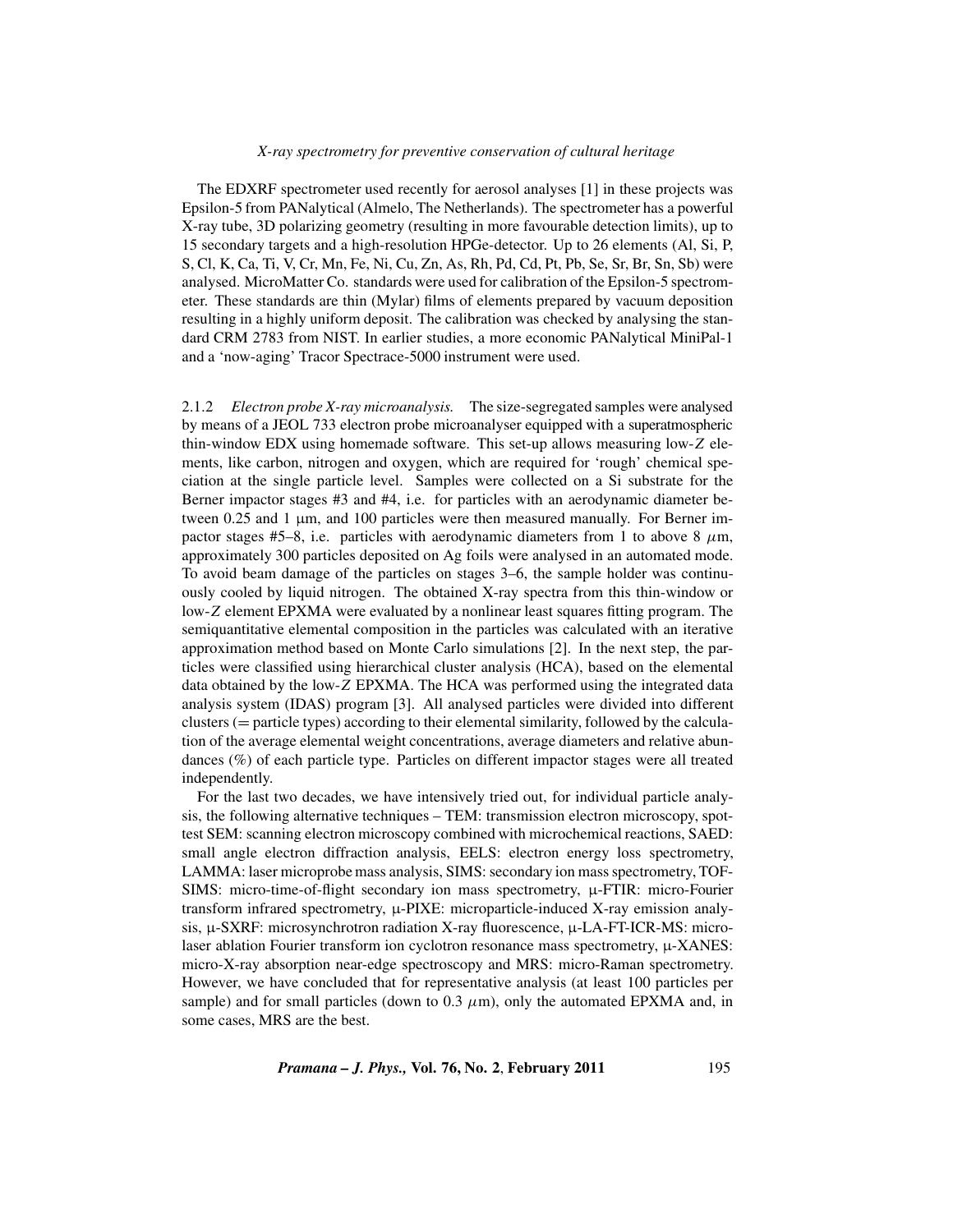The methodological approaches that we have added to EPXMA of individual aerosol particles during the last decade are: (1) different advanced approaches for the statistical handling of such large data sets, (2) analysis of more volatile particles (using liquidnitrogen cooling of the stage), (3) quantitative determination of low-*Z* elements (using a thin-window X-ray detector and sophisticated Monte Carlo simulations for quantification) and hence chemical speciation in individual micrometer-size particles.

# **3. The case of the Correr Museum in Venice, Italy**

The Correr Museum, on the San Marco Square in Venice, Italy, had a specific problem in the two rooms in which paintings of Bellini (1434*/*39–1515) were kept. The paintings were gradually turned dark and there was no evident explanation. This problem was studied within the framework of an EU project, in collaboration with microbiologists and microclimate specialists. Four sampling campaigns were organized in the Correr Museum during the 1990s. Most of the results have been published earlier [4,5].

Indoor samples were collected in the Bellini rooms of the museum. Numerous bulk aerosol samples for XRF were taken by filtration; size-segregated aerosol samples for EPXMA were collected by impaction. Also, 33 filters were used to measure the dry deposition inside the museum; they had been attached vertically to the walls, near the paintings, at several heights. Outdoor samples were collected in a window overlooking the San Marco Square. Figure 1 shows that Ca was the main element detected by EDXRF on the indoor filters of the Correr Museum (indicated as CM), followed by Si, S and Cl.



Figure 1. Bulk aerosol concentrations, measured by XRF, in the Correr Museum (CM), Venice, Italy, compared to the Sainsbury Centre for Visual Arts (SCVA) in Norwich, UK, the Cultural History Museum (KHM) in Vienna, Austria, and the Royal Museum of Fine Arts (KMSK) in Antwerp, Belgium. Note the logarithmic scale.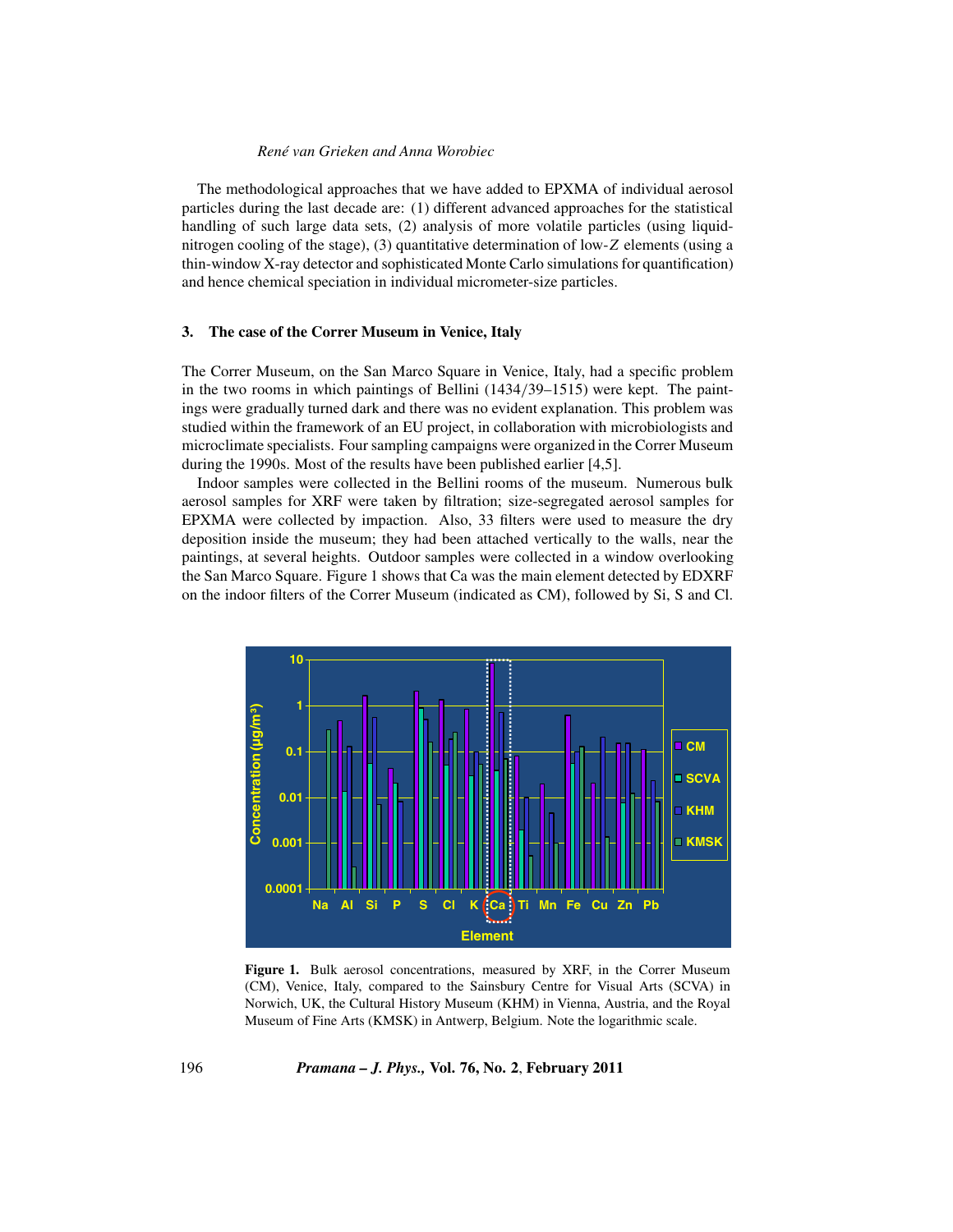Minor amounts of Al, Si, Fe, Cu, Zn, Ti and Mn were also detected. These results are consistent with the single-particle analyses of the aerosol samples and indicate the abundance of the following particle types: Ca-rich particles, sea salt, CaSO4, S-rich particles, aluminosilicates, Si-rich and Fe-rich particles, with the Ca-rich particles being more abundant than the sea salt particles, in Venice. Let us concentrate on the airborne Ca concentrations given in figure 1, which is on a logarithmic scale. Data are given for other museums also: SCVA is the Sainsbury Center for Visual Arts in Norwich, England, KHM is the Cultural History Museum in Vienna, Austria, and KMSK stands for the Royal Museum of Fine Arts in Antwerp, Belgium. It is obvious that the concentrations in the Correr Museum were up to 200 times higher than in the other museums. The bulk atmospheric Ca concentrations and the relative abundance of the Ca-rich individual particles were higher in winter, and on Mondays when the museum was closed. All these indicate an indoor source in the Bellini room. It is to be noted that the plaster on the walls in these rooms is particularly old or of bad quality. These plaster particles will partially imbed in the paint surface layer, they may adsorb soot and turn dark. Preventive conservation based on the XRS results of the Bellini painting would thus simply imply replacing the plaster rendering in these two rooms.

The dry deposition clearly turned out to be a function of height and position. A sharp decrease in concentration was found with increasing height. Deposition at ground level was around 10 times more than at 5 m. Moreover, the filters attached close to the floor contained relatively more Si and Al, while the filters attached at a height of several metres contained more S. This can be explained by the deposition of resuspended soil dust close to the floor, and of smaller CaSO<sub>4</sub> and S-rich particles at more elevated positions. The deposition measured on filters attached above the door porches was somewhat higher than on filters attached at the end of a room. This can be explained by a higher turbulence and air speed around door porches, resulting in a higher deposition. The same effect can be seen near the paintings. For most of the elements (Ca, Fe, Al, Cl and Si), indoor*/*outdoor deposition ratios of about 10% were found.

#### **4. The case of the Wawel Castle Museum in Cracow, Poland**

The Wawel Castle is Poland's greatest architectural treasure and a priceless national heritage monument. The rooms of the Renaissance Wawel residence have a truly royal decoration. The valuable collection of Flemish tapestries, amongst other precious artworks, deserve special interest. In 1978, UNESCO placed Wawel Castle on its List of the World's Cultural and Natural Heritage. As the Wawel Castle museum is located in the centre of Cracow, it is in particular, exposed to the harmful effects of external pollution factors. The domestic heating in Cracow is based on coal combustion, regulated individually by the habitants. Moreover, the Wawel Castle is, visited by nearly a million visitors per year.

Samples of the particulate and gaseous matter were collected inside and outside of the Royal Museum in the Wawel Castle in Cracow, in winter and summer, and in different rooms at different floors. Some of the results are published by Worobiec *et al* [6–8]. In case of particulate matter in general, considering the sufficient and regular cleaning in the exhibition areas, it can be assumed that there are two potential sources of the particles present indoors: visitors and the transport of the outdoor pollutants by the air exchange.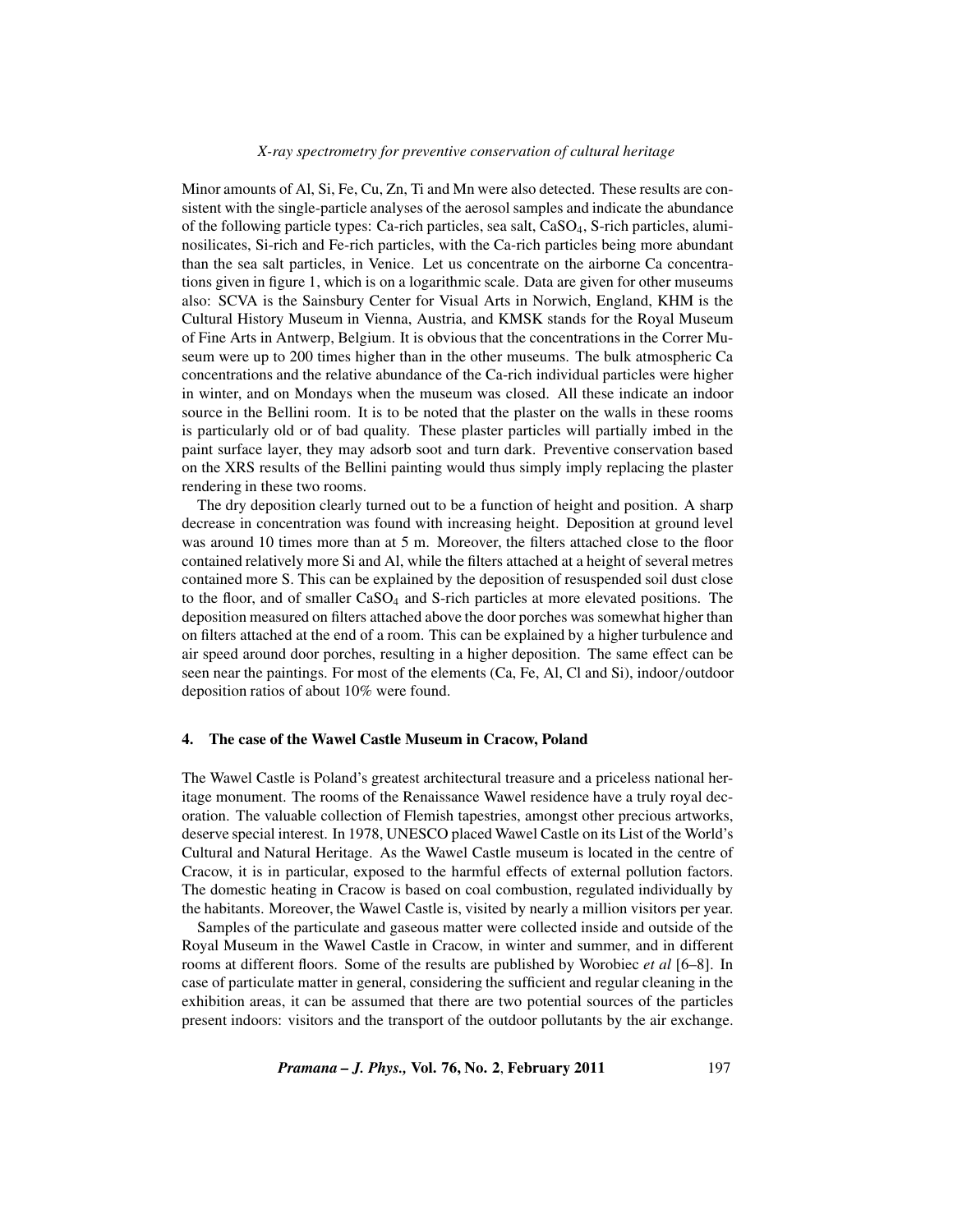By interpreting the results, it was assumed that there are no other independent indoor pollution sources.

Figure 2 illustrates the effects of visitors in the museum, in winter and summer, on the observed indoor aerosol concentrations, as measured by XRF. Plotted are the concentration ratios on days with visitors versus those on Mondays, when the museum is closed. A ratio of 1 would be indicative of no influence. The ratio is indeed near 1 for some elements (low-*Z* elements, Cl, S) in summer, but in winter the concentrations are  $\sim$ 20 times higher than when the museum is open to visitors, particularly for typical pollution elements. In winter, the ambient concentrations are higher in Cracow due to enhanced coal combustion and also due to the frequent temperature inversions. Visitors bring in more air pollution-derived elements that have been deposited on the snow, through their shoes and boots. One preventive conservation measure is to provide more shoe cleaning facilities and mats at the entrance of the museum.

The case of Cl is remarkable. In summer, there is no influence of visitors, but in winter, the Cl concentrations are 10 times higher when there are visitors. Cracow is about 600 km away from the sea. In what form the Cl is then? Figure 3 shows the ratios, for days with and without visitors, of the relative abundance of different particles discerned by automated EPXMA, for summer and winter and for different floors. It appears that Cl is present as NaCl and NaCl conglomerates with Ca- and Fe-rich compounds. The relative abundance of these groups is again higher in winter and with tourists. This is caused most probably by street de-icing, hence it can be considered that the Cl-rich particles belong to the coarse particle fraction and are transported inside mainly by tourists.



**Figure 2.** Elemental concentrations ratios for days with and without tourists (T*/*NT) in the Wawel Castle Museum, Cracow, Poland, for winter and summer, as measured by XRF. If there is no effect of the visitors, the T*/*NT ratio is 1.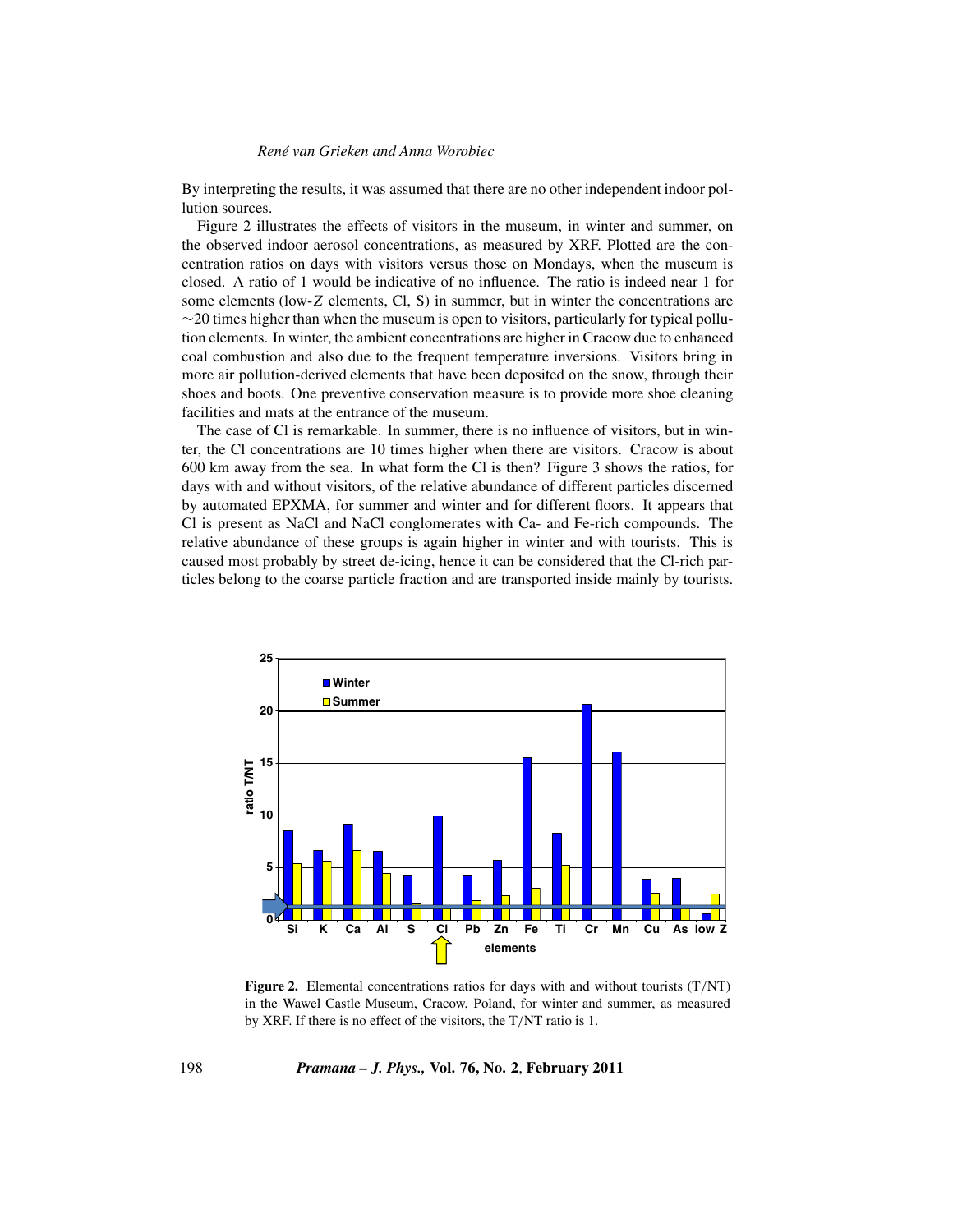

**Figure 3.** Ratios of the relative abundances for days with and without tourists of the different particle types as determined by EPXMA, for winter and summer and different floors, in the Wawel Castle Museum, Cracow, Poland. If there is no influence of the visitors, the T*/*NT ratio is 1.

A preventive conservation measurement based on XRS is to stop de-icing with salt in the neighbourhood of the museum. Instead, manual de-icing is now done with shovels.

It can also be seen in figure 3 that the ratio of the low-*Z* element abundance is independent of the visitors in both seasons and both floors. These particles are mostly organic matter and soot particles, which by their nature belong to the very fine particle fraction and can easily be transported indoors through leaks in windows and doors. This process is independent of the visitors. Micro-Raman confirmed that the smallest particles are indeed soot, in addition to (NH4*)*2SO4, which is a natural global background aerosol. A preventive conservation measure which is now implemented in the Wawel Castle is to seal windows and doors with silicone to prevent soot particles from entering. Since these particles are mostly emitted by diesel cars, an additional measure would be taken to make the neighbourhood of the museum free of vehicular exhausts.

# **5. Conclusions**

The results and the conclusions presented in these studies can be extrapolated to other museums sited in ancient buildings with limited possibilities for their insulation from outside, located in cities with extended traffic or in centres where traffic is allowed, and in similar climate conditions (with cold winters) where fossil fuels are used for domestic and industrial purposes.